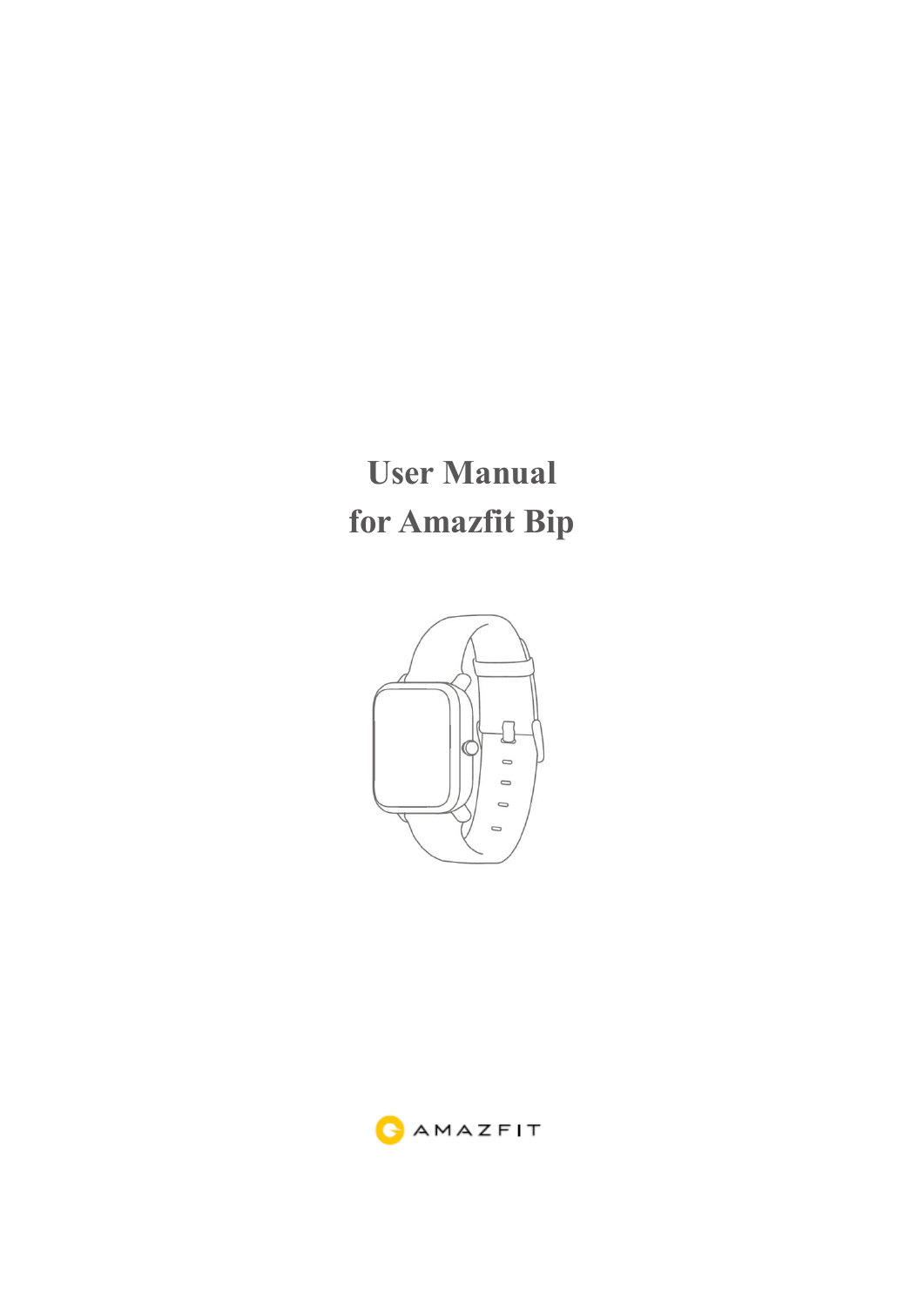# Contents

| $\mathbf{1}$ .   |  |  |
|------------------|--|--|
| 2.               |  |  |
| 3.               |  |  |
|                  |  |  |
| $1_{-}$          |  |  |
|                  |  |  |
|                  |  |  |
|                  |  |  |
|                  |  |  |
| 1.               |  |  |
| 2.               |  |  |
| 3.               |  |  |
| $\overline{4}$ . |  |  |
| 5.               |  |  |
| 6.               |  |  |
| 7.               |  |  |
| 8.               |  |  |
| 9.               |  |  |
| 10.              |  |  |
|                  |  |  |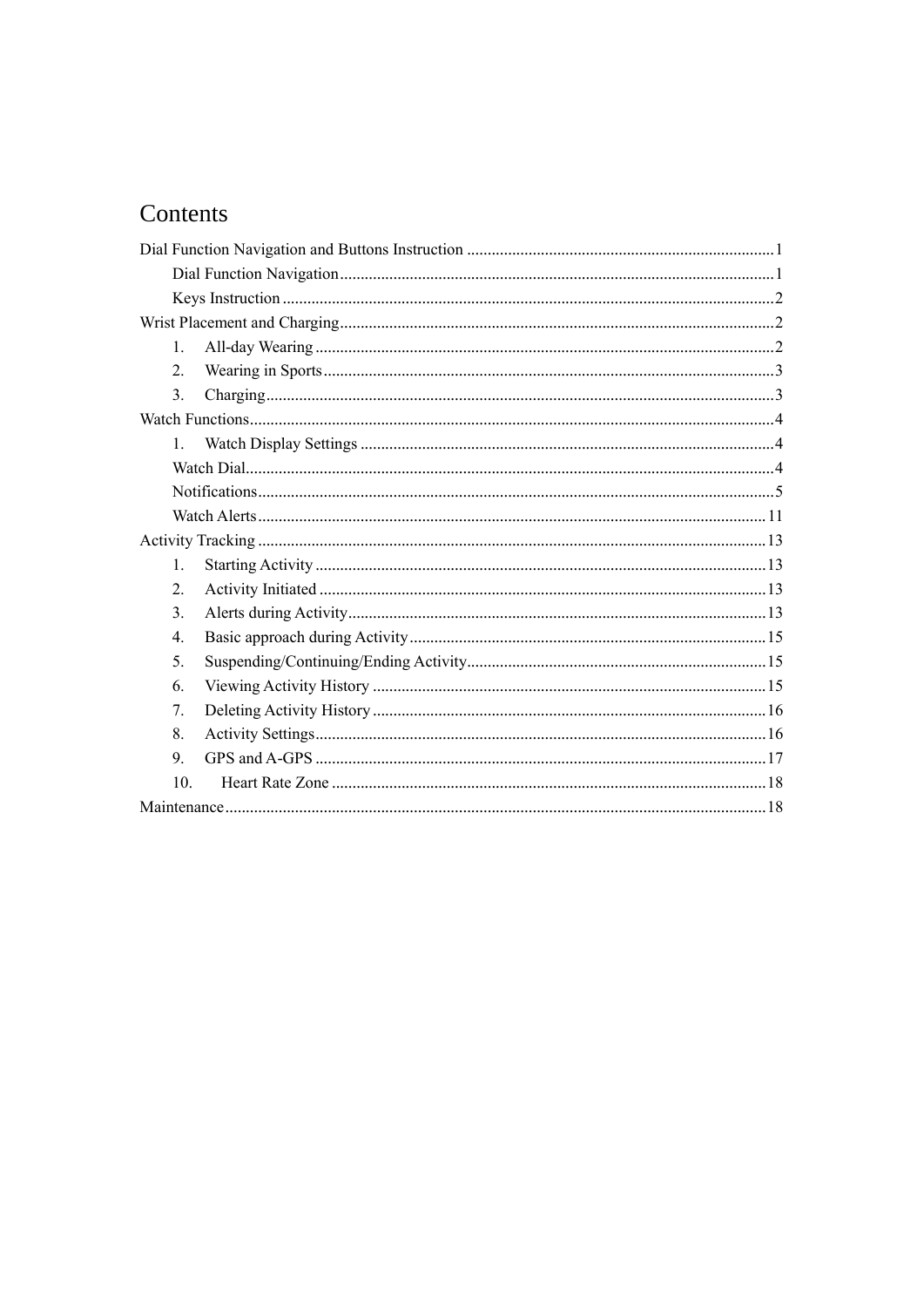# <span id="page-2-0"></span>**Dial Function Navigation and Buttons Instruction**

Amazfit Bip watch has a trans-reflective color LCD touch screen and a side button to set it.

# <span id="page-2-1"></span>**Dial Function Navigation**

You can navigate the screen by swiping up, down, left and right. The watch displays the dial interface by default.



- ⚫ Swipe up to view notifications history.
- Swipe down to access DND (Do Not Disturb) Mode setting and check the battery power and watch connection status.
- Swipe left and right to view all APP features.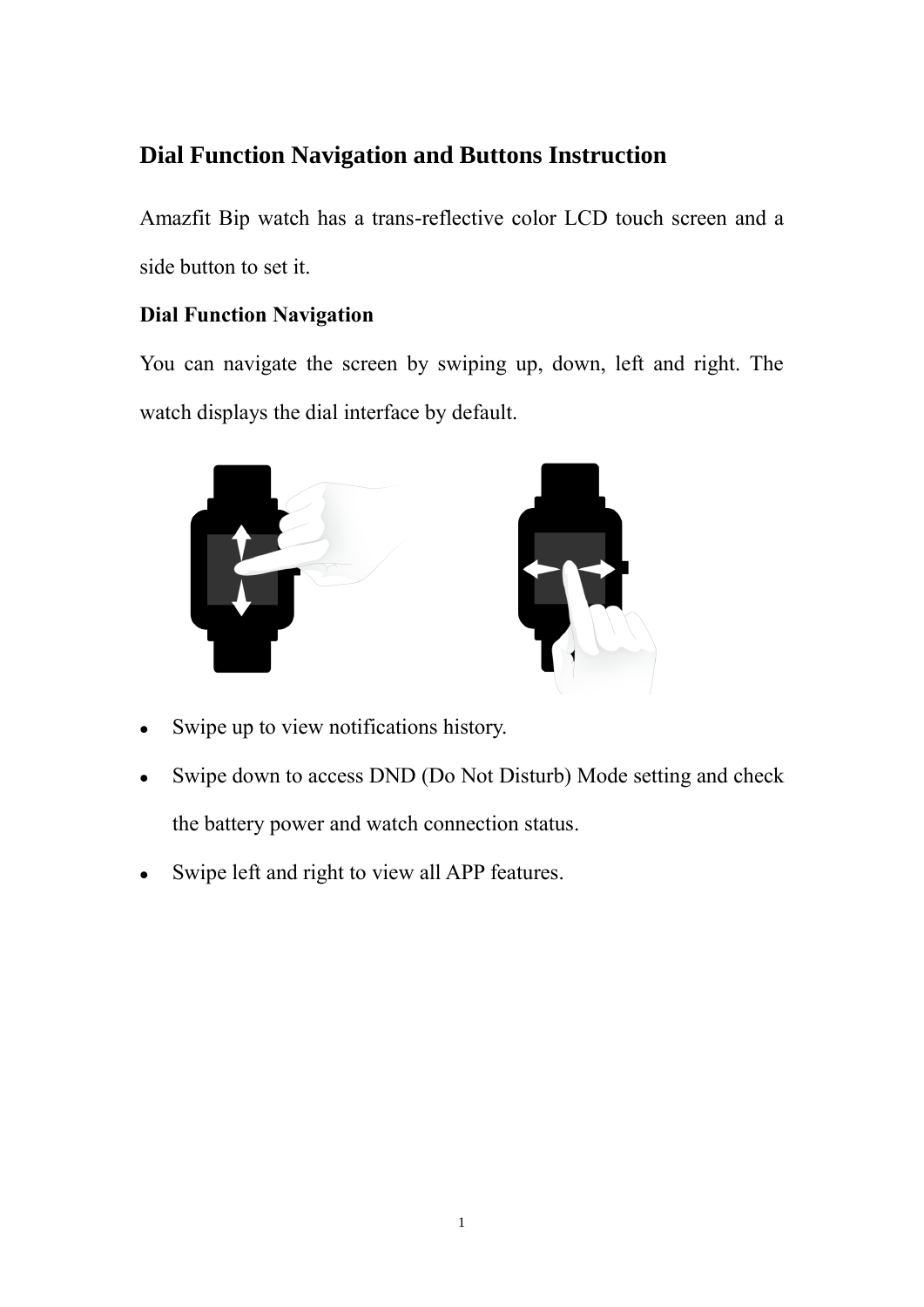## <span id="page-3-0"></span>**Keys Instruction**

## **1. Short Press:**

- Wake up the watch screen when the watch is locked
- ⚫ Return to dial interface when the watch is on sub-interface
- ⚫ Return to the previous screen when the watch is on other interfaces
- ⚫ View the activity details when the watch is on sports interface

## **2. Long Press:**

- ⚫ Turn on the watch
- ⚫ Quickly start the activity if "Long press the button" is turned on
- ⚫ Help reset the watch after you click "Factory reset"
- <span id="page-3-1"></span>• Pause the activity when the watch is on sports interface

# **Wrist Placement and Charging**

## <span id="page-3-2"></span>**1. All-day Wearing**

Please wear your watch two fingers' width below your wrist bone to ensure that the optical heart rate monitor can monitor the data properly during all-day wearing.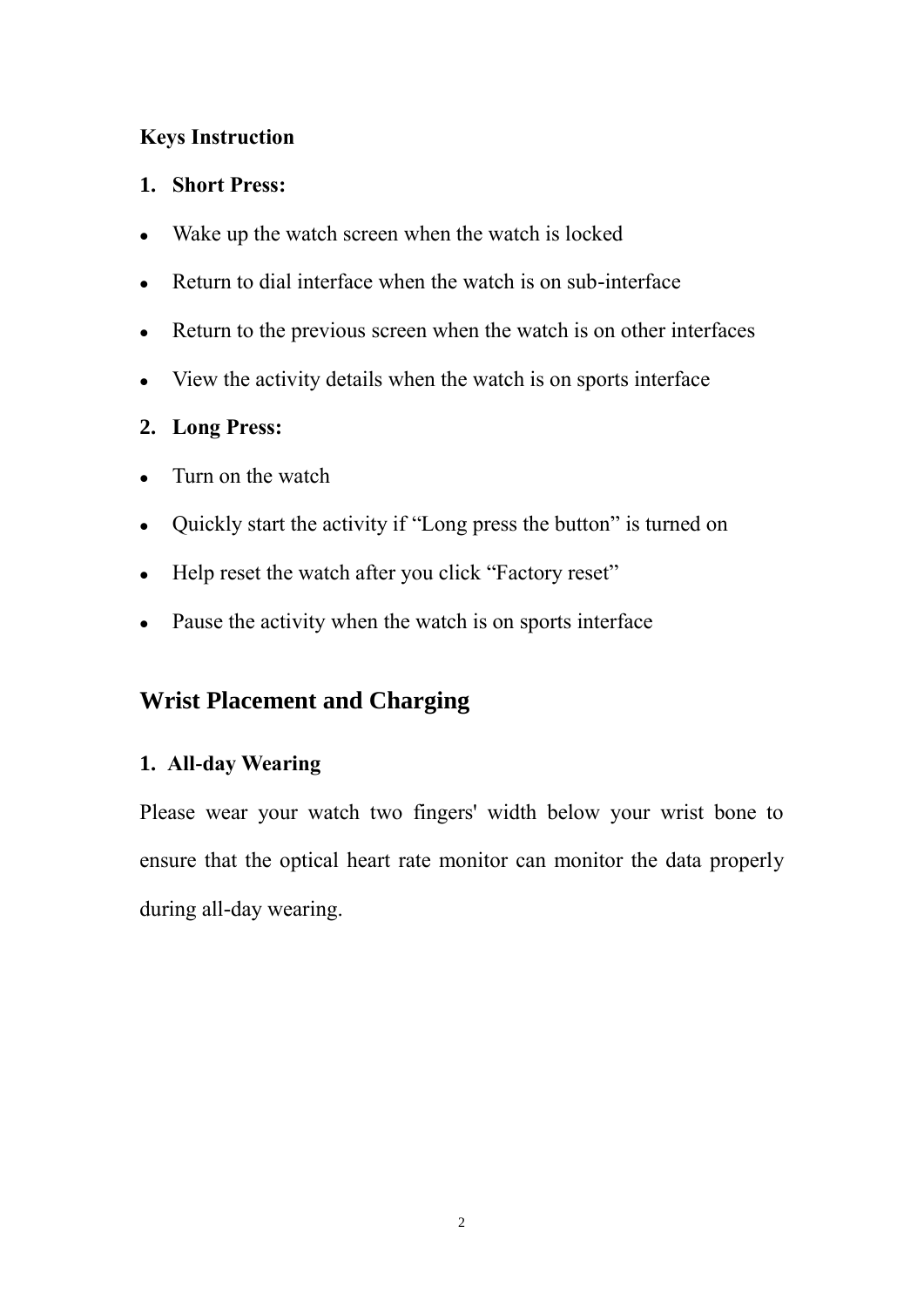

## <span id="page-4-0"></span>**2. Wearing in Sports**

Please DO NOT wear your watch too tight and it should also be slightly tighter (snug, but not constricting) during exercise than during all-day wearing.

## <span id="page-4-1"></span>**3. Charging**

To charge your Amazfit Bip:

- ⚫ Please attach the USB end of the charger to your PC or a normal charging adapter.
- Insert the watch into its charging base and make sure to align the two charging pins on the backside of the watch with the ones on the charging base.
- ⚫ Once clipped in, the watch face will light up and show that the watch as "charging".

Note: The charger adapter output values are DC 5.0V/500mA. We suggest you use brand phone power adapters or charge the watch by connecting to a computer.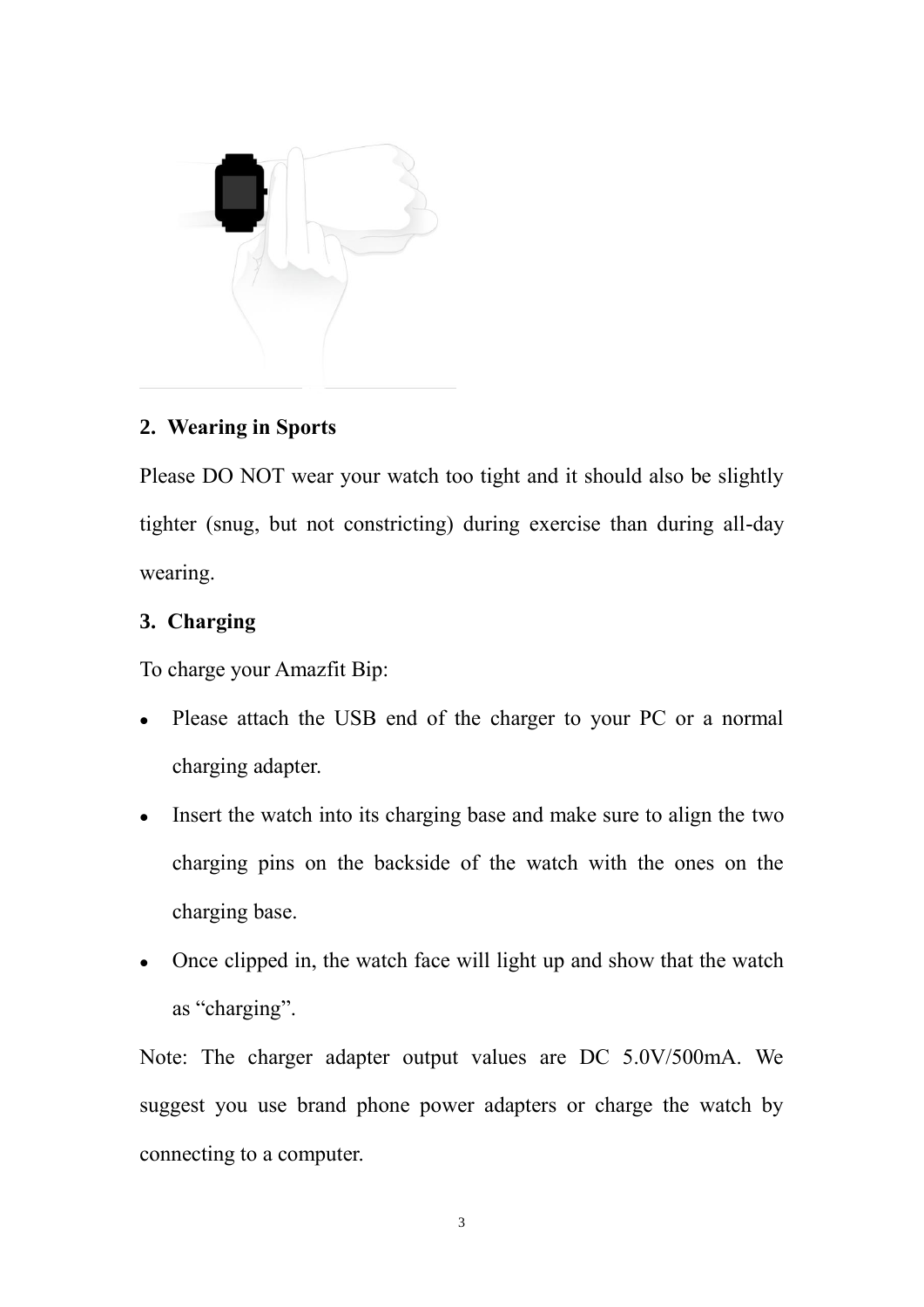

# <span id="page-5-0"></span>**Watch Functions**

## <span id="page-5-1"></span>**1. Watch Display Settings**

1) You can choose items like "Status", "Activities", "Weather", "Alarm",

"Timer", and "Compass" to be displayed on the watch or not.

(Open App $\Box$ Profile $\Box$ My devices Amazfit Bip $\Box$ Watch display settings $\Box$ Hold the Sort button to rearrange the items)

2) Note: "Watch face" and "Settings" are defaulted to be displayed on the watch.

# <span id="page-5-2"></span>**Watch Dial**

- **1. Change the dial on the watch:**
- ⚫ From the home screen of the watch, swipe left you can access Set the watch face.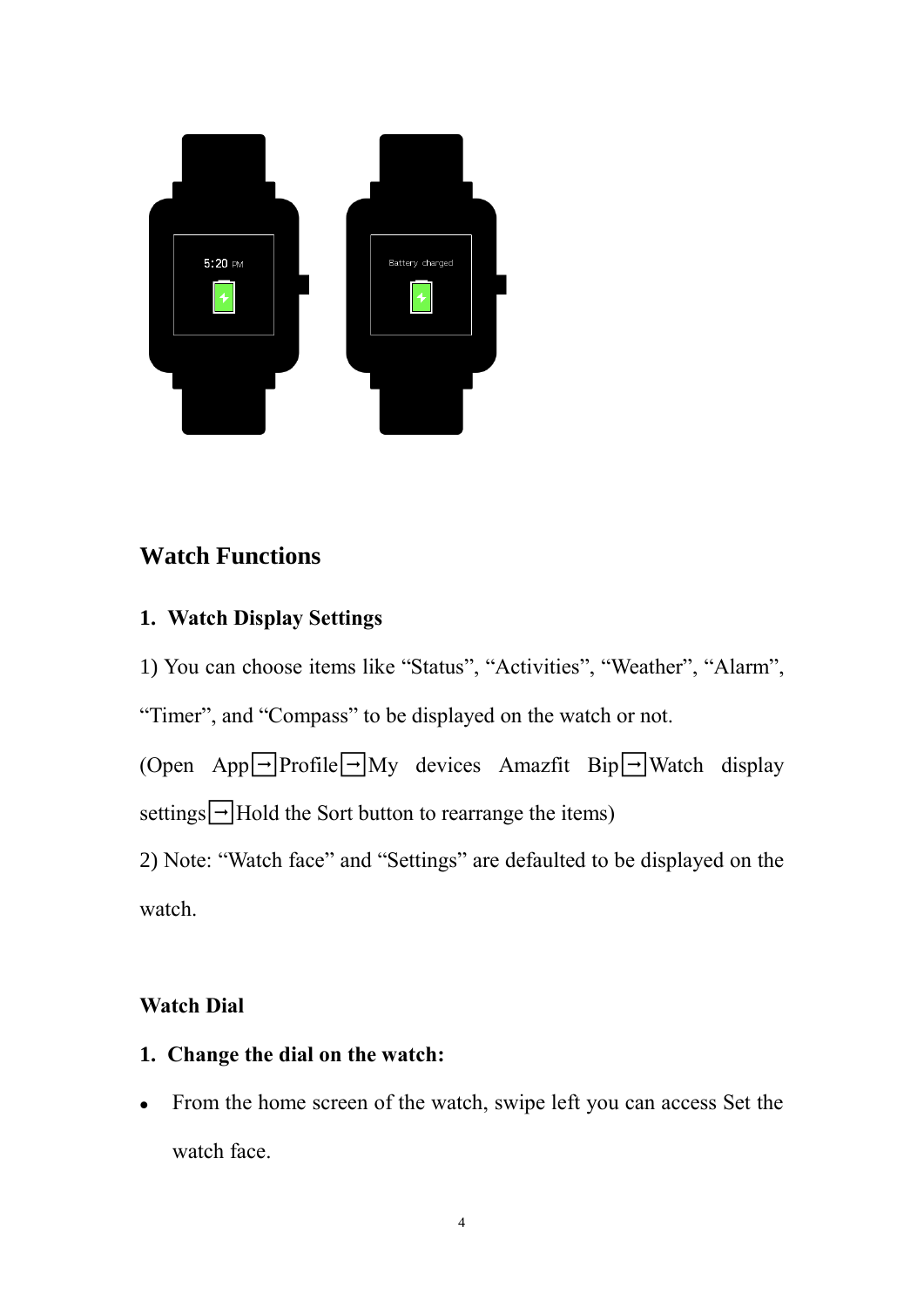- ⚫ Tap and swipe up, you can access watch faces.
- ⚫ Tap on your selection and confirm by tapping OK, the watch face will update.

## **2. Change the dial on the Mi Fit App:**

Open App $\Box$ Profile $\Box$ My devices Amazfit Bip $\Box$ Watch face settings $\boxed{\rightarrow}$ Tap on your selection and sync it to your watch

## **3. DND (Do Not Disturb) Mode**

Swipe down from the home screen of the watch; Tap on DND, you will have two options: "Now" and "Auto".

- When you choose "Now", your watch will immediately stop alerting for phone call, SMS/APP/Email and other push notifications from apps you set.
- ⚫ However, if you choose "Auto", Bip will stop alerting only in the night when it detects you are sleeping with wearing the watch.

## <span id="page-6-0"></span>**Notifications**

## **1. Setting up notifications**

Please enable "App alerts" in the Mi Fit App and make sure Bluetooth is turned on in your mobile device.

⚫ For iOS phones, please connect your watch with your phone in Bluetooth settings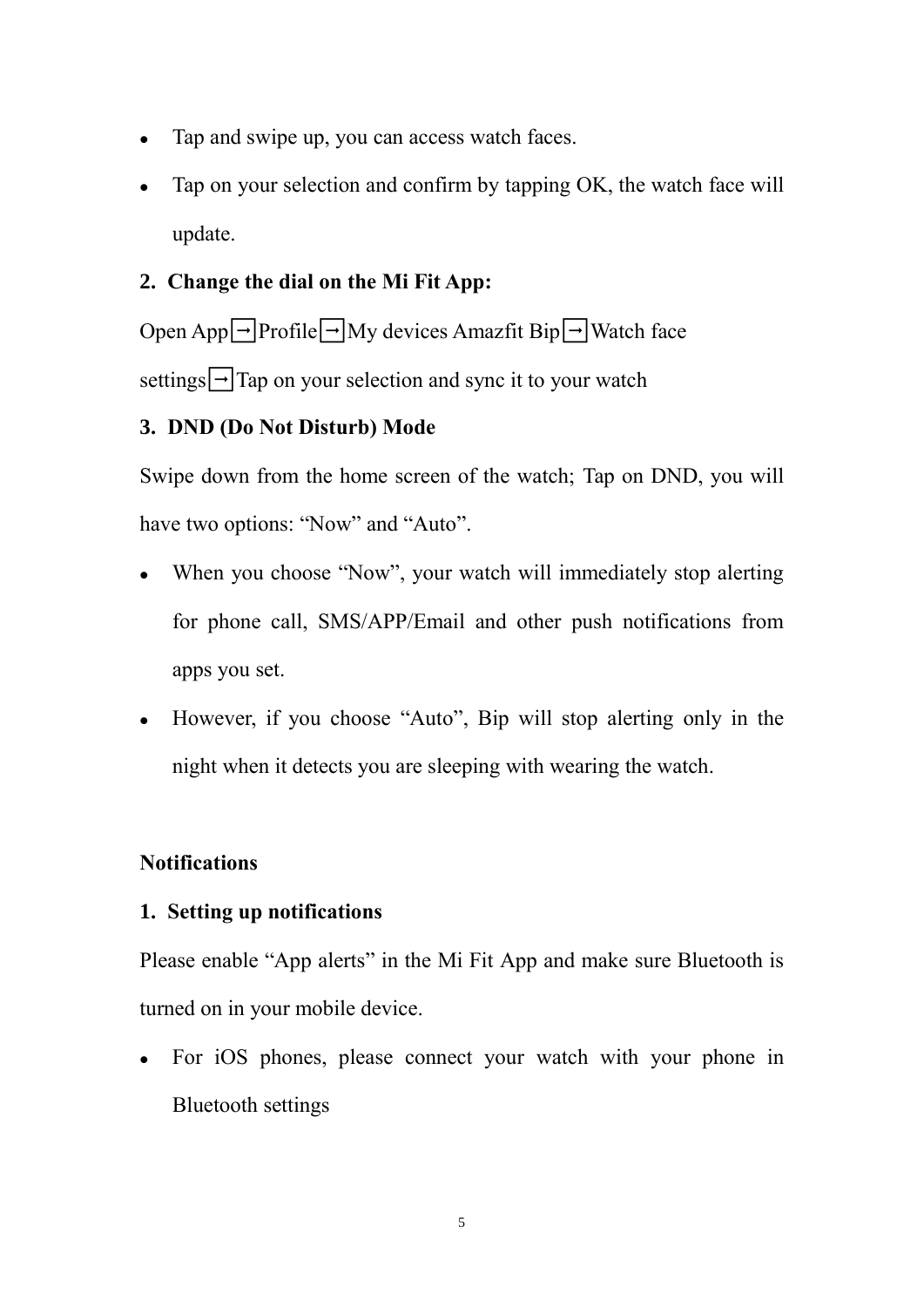⚫ For Android phones, please enable auto-start and lock Mi Fit App in the "Recent apps"/ "App overview" page.

## **2. Viewing notifications**

When the watch receives a notification reminder, it will vibrate and automatically display the content of the notification. If you do not view the notification immediately, you can find it later by swiping up from the watch face.



## **3. Delete or clear notifications**

The watch can save up to 10 recent notifications. After this limit is exceeded, the oldest notification will be automatically deleted every time a new one is received. When the content of the notification exceeds one screen and cannot be displayed, it will display on the second screen, and the portion beyond the second screen will not be displayed.

1) You can delete the notification by swiping left on the content page.

2) Swipe up to the bottom of the notification list and tap "Clear" to delete all notifications.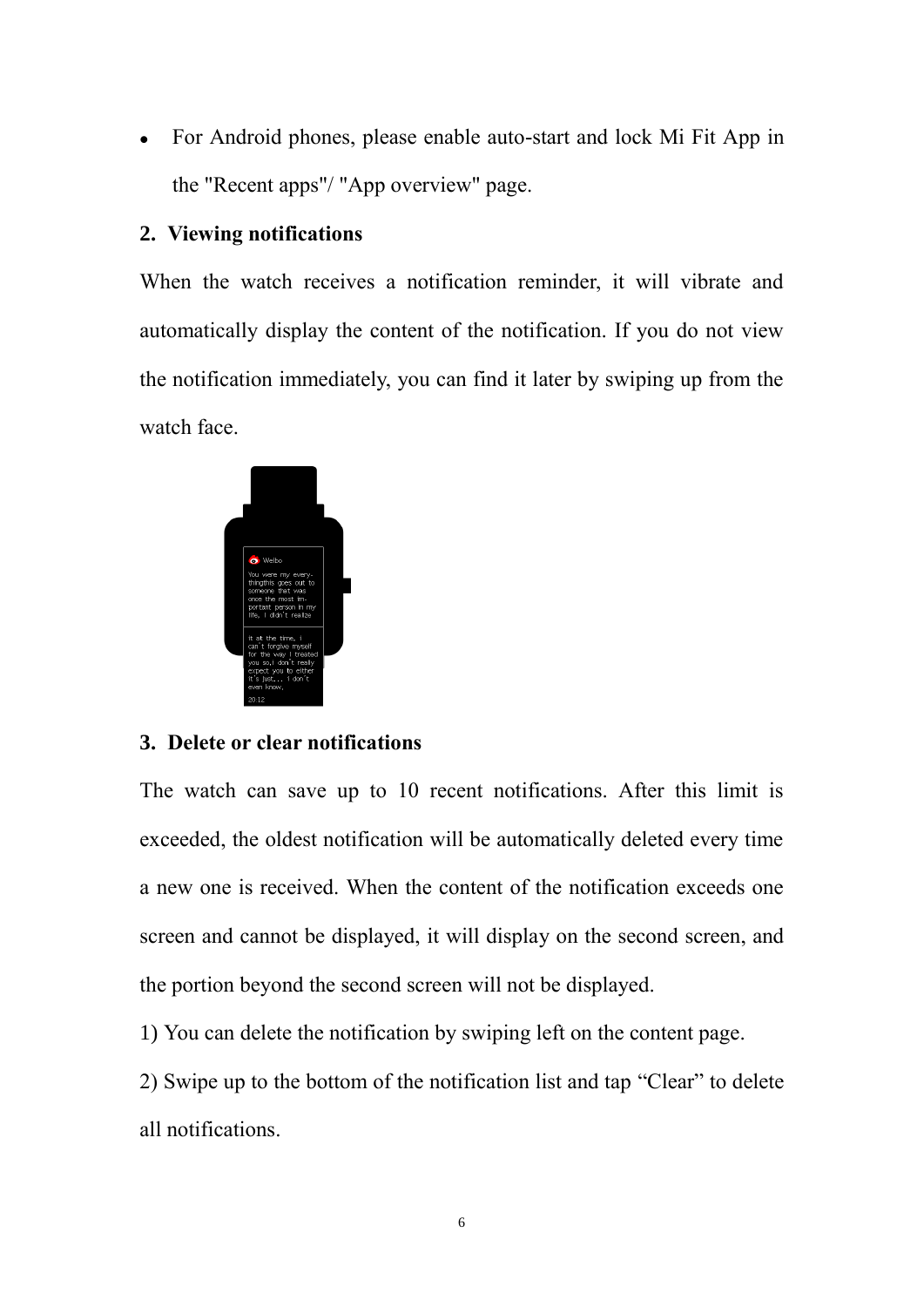## **4. Status**

1) We can see Steps, last-minute heart rate, mileage, calories burned, and sedentary times from "Status" widget.

**2)** Heart rate will be measured automatically when you tap "Status".



# **5. Activity**

From home screen of the watch, swipe left till you find Activity. For more details, please refer to Activity Tracking.

## **6. Weather**

from the home screen of the watch, swipe left till you find "Weather". Tap "Weather" and view the weather for the current day and the next several days.

⚫ The weather comes from the server. Therefore, in order to obtain the latest weather information, please keep your watch connected with your phone.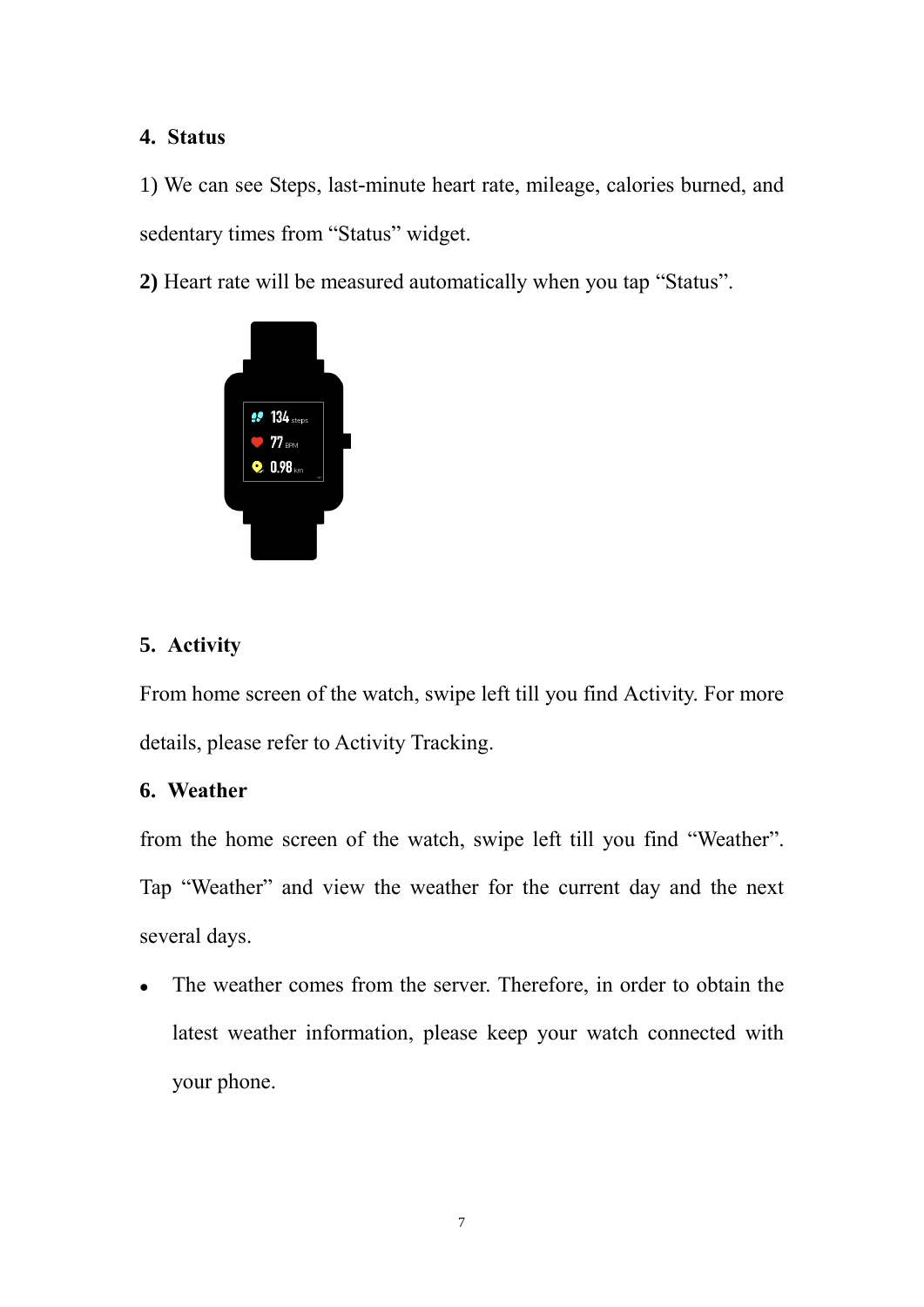• In addition, the watch can receive the weather warning notification when "Weather alert push" is turned on. (Mi Fit App $\boxed{\rightarrow}$ Profile $\boxed{\rightarrow}$ My Devices Amazfit Bip $\boxed{\rightarrow}$ Weather settings $\boxed{\rightarrow}$ Weather alert push)

## **7. Alarm**

You can turn off/on the alarm directly from the watch and add another alarm from Mi Fit App. You can store up to 10 alarms on the watch.



- ⚫ When an alarm vibrates, you have two options "Snooze" and "Stop". If you tap "Snooze", it will vibrate later. And you can tap "Snooze" to delay reminder by 10 minutes; If you tap "Stop", it will stop vibrating.
- $\bullet$  If the alarm continuously vibrates 6 times, the alarm will be turned off after the sixth vibration is over.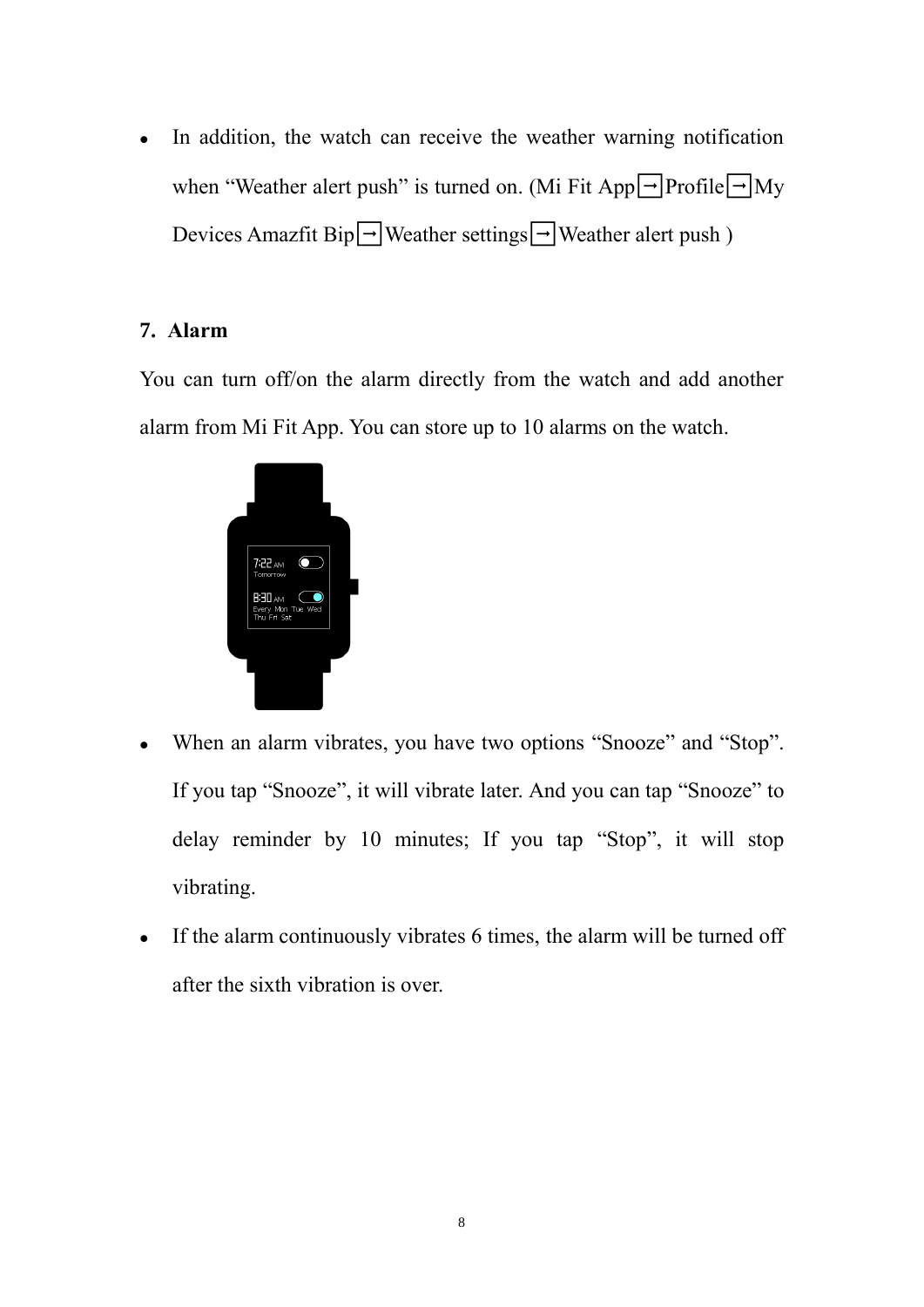## **8. Timer**

The timer has a stopwatch and a countdown timer.

1) The stopwatch can be used to record multiple time periods.

2) For countdown timer, you can set a time. And when the time is up, it

will vibrate to remind you.



## **9. Compass**

From the home screen of the watch, swipe left till you find "Compass".

- ⚫ Tap "Compass", it will show you a figure 8 pattern. Move your watch around in a figure 8 pattern to calibrate. After calibration successfully, you can see your orientation on the watch screen. "N" will always point North, and the arrow is the direction you are facing.
- Swipe Left and you can see the altitude and pressure data, which can only be obtained when in an open space outside with GPS signal. It takes some time to enable GPS, please wait patiently.
- In order to avoid signal interference, please stay away from magnetic interference.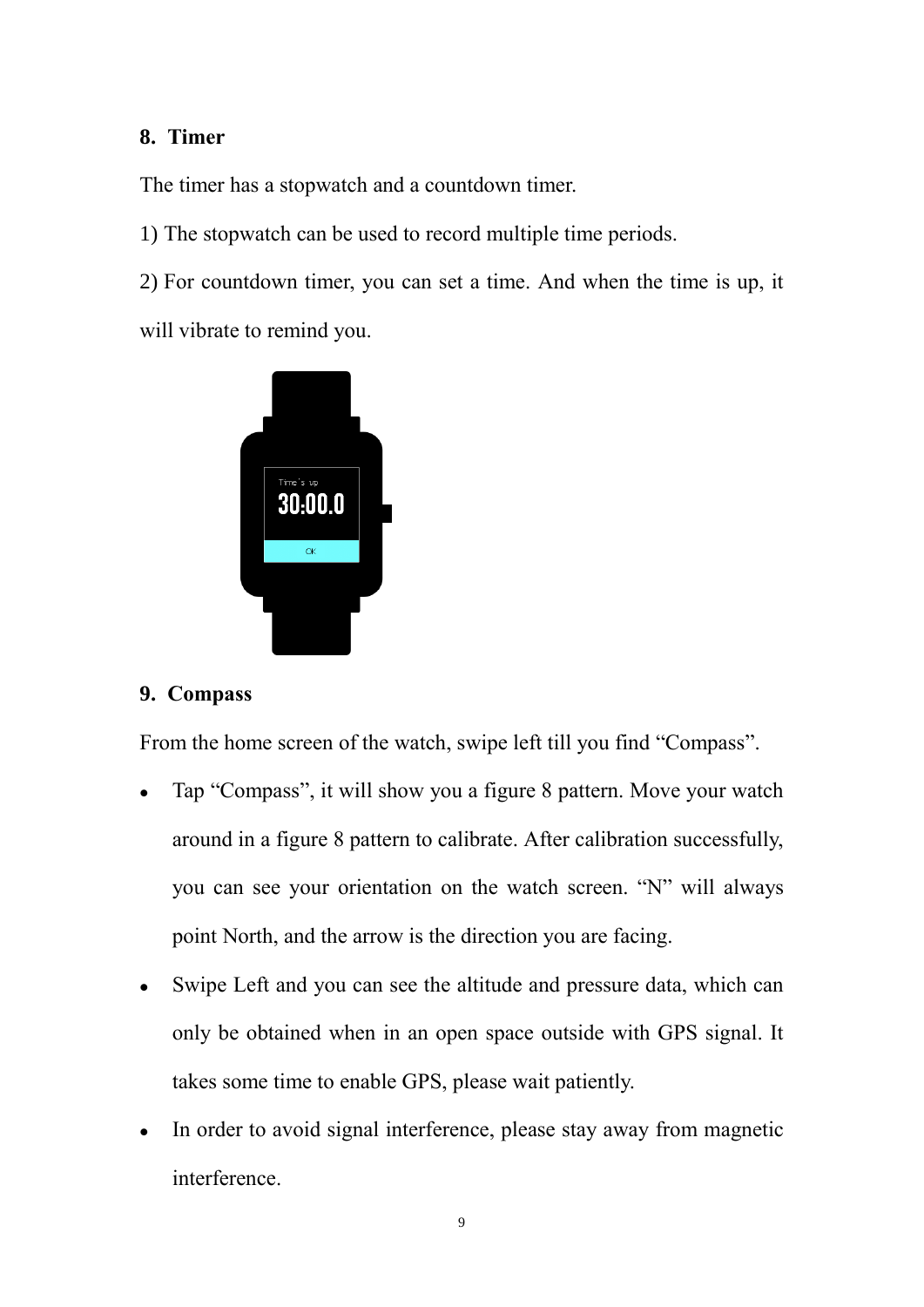#### **10. Settings**

From the home screen of the watch, swipe left you can access "Watch face", "Long press the button", "Adjust brightness", "Find device", "About", "Factory reset", and "Turn off" in watch "Settings".

- Watch face: There are 10 watch faces, which can be applied according to your preferences
- ⚫ Long press the button: Tap the check mark next to the activity to make it quick start by long press. You can set to quick start outdoor running, treadmill, cycling and walking. And you can tap the check mark next to "Turn off" to disable this function.
- Adjust brightness: You can adjust the brightness by tapping the add or subtract buttons on the brightness scale.
- ⚫ Find device: Your phone will ring when the watch is connected to your phone by Bluetooth.
- ⚫ About: You can check firmware version and Bluetooth address.
- ⚫ Turn off: You can turn off your watch.
- Factory reset: All the data in the watch will be removed after factory reset. And in this case, you need to re-pair the watch with phone.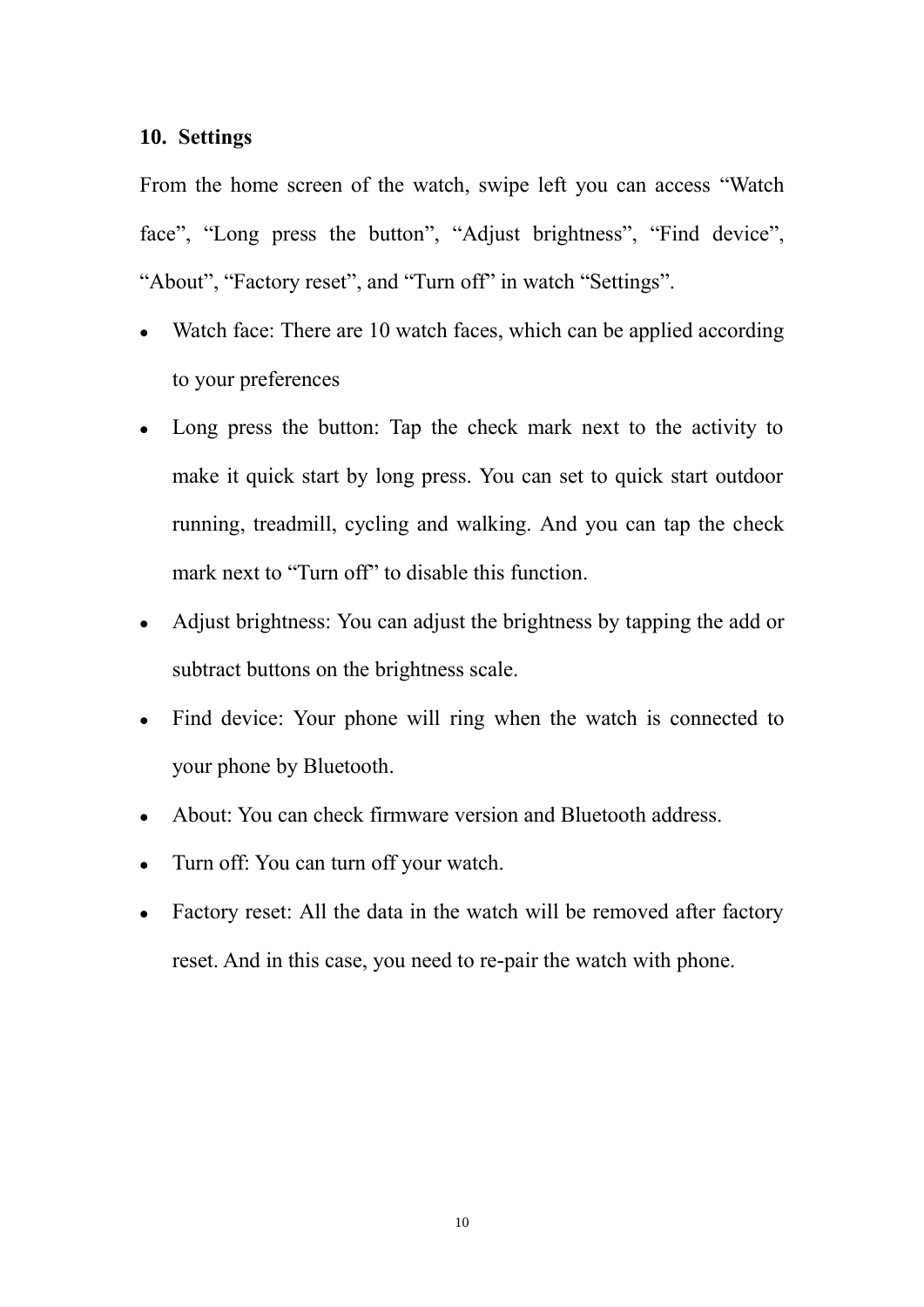#### <span id="page-12-0"></span>**Watch Alerts**

#### **1. Incoming call notification:**

When the watch receives an incoming call, it will vibrate. If you want to hang up the phone, click "Hang up" on the reminder page; If you want to ignore the reminder, click "Silent" or press the key to stop the vibration. Before using this function, please go to the app and turn on the alert. (Mi Fit App $\Box$ Profile $\Box$ My Devices Amazfit Bip $\Box$ Incoming call)

#### **2. Idle alert:**

The watch will vibrate to remind you to get up and move for a while if inactivity lasts for one hour. Before using this function, please go to the app and turn on the alert. (Mi Fit APP $\Box$ Profile $\Box$ My Devices Amazfit  $\text{Bip}\rightarrow\text{More}\rightarrow\text{Idle}$  alert)

## **3. Liked by your friend notification:**

The watch will vibrate to remind you when someone liked you.

#### **4. Goals notification:**

The watch will vibrate when you reach a goal. Before using this function, please go to the app and turn on the alert. (Mi Fit App $\Box$ Profile $\Box$ My Devices Amazfit  $\text{Bip}\rightarrow\text{More}\rightarrow\text{Goals}$  notifications)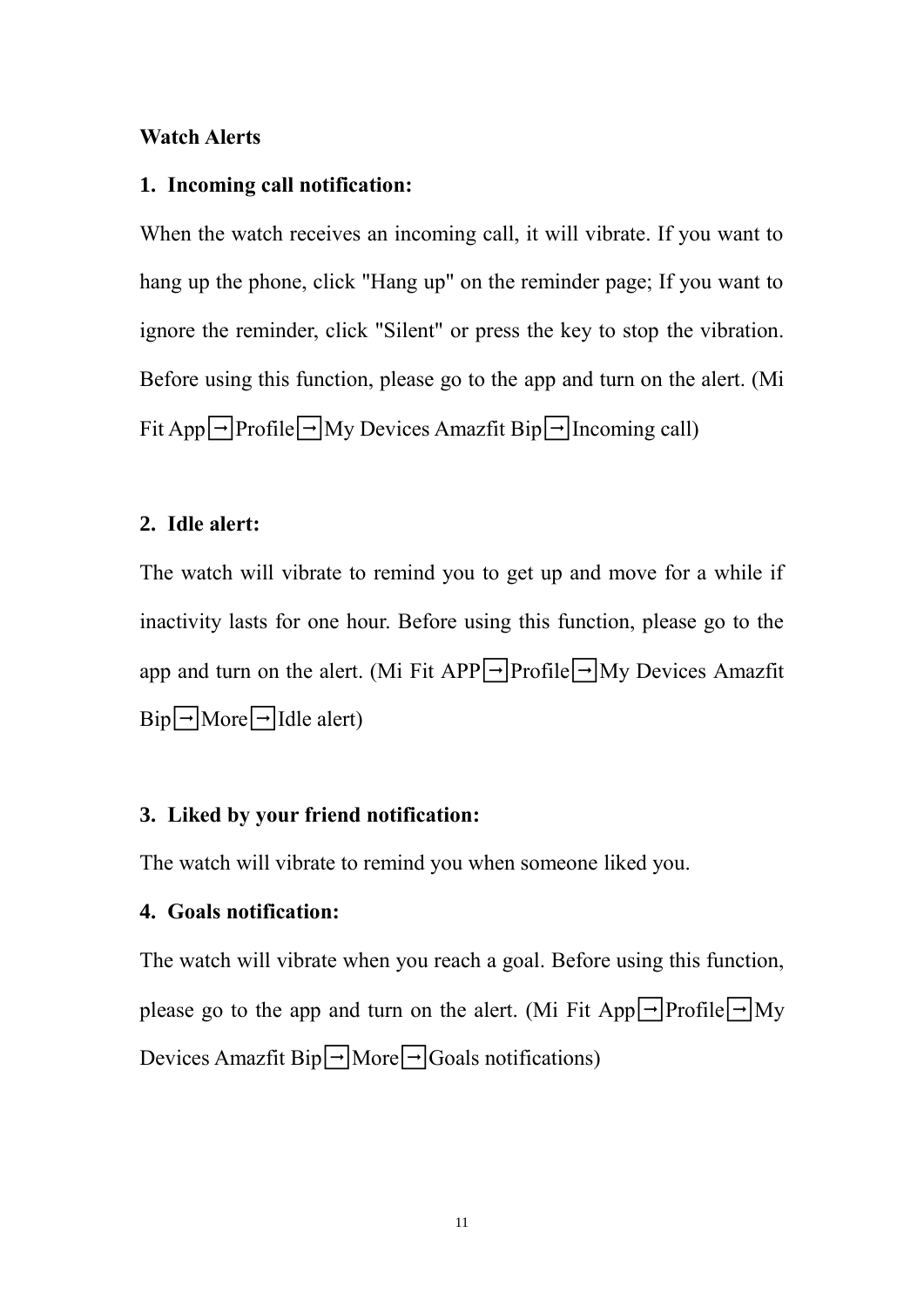#### **5. Alarms alert:**

When the alarm on your mobile phone rings, the watch will vibrate to remind you. Before using this function, please go to the app and turn on the alert. (Mi Fit App $\boxed{\rightarrow}$ Profile $\boxed{\rightarrow}$ My Devices Amazfit  $\text{Bip}\rightarrow\text{More}\rightarrow\text{Watch alarm}$ )

#### **6. Disconnection reminder:**

When your watch is disconnected with your phone the watch will vibrates to remind you. Before using this function, please go to the app and turn on the alert. (Mi Fit App $\Box$ Profile $\Box$ My Devices Amazfit  $\text{Bip}\rightarrow\text{More}\rightarrow\text{Disconnection reminder}$ )

#### **7. Event reminder:**

The watch will vibrate on time if you have added an event reminder. Before using this function, please go to the app and turn on the alert. (Mi Fit App $\boxed{\rightarrow}$ Profile $\boxed{\rightarrow}$ My Devices Amazfit Bip $\boxed{\rightarrow}$ More $\boxed{\rightarrow}$ Event reminder )

#### **8. Quick Entry Settings**

Swiping the dial to the right gives you a quick view of the weather information.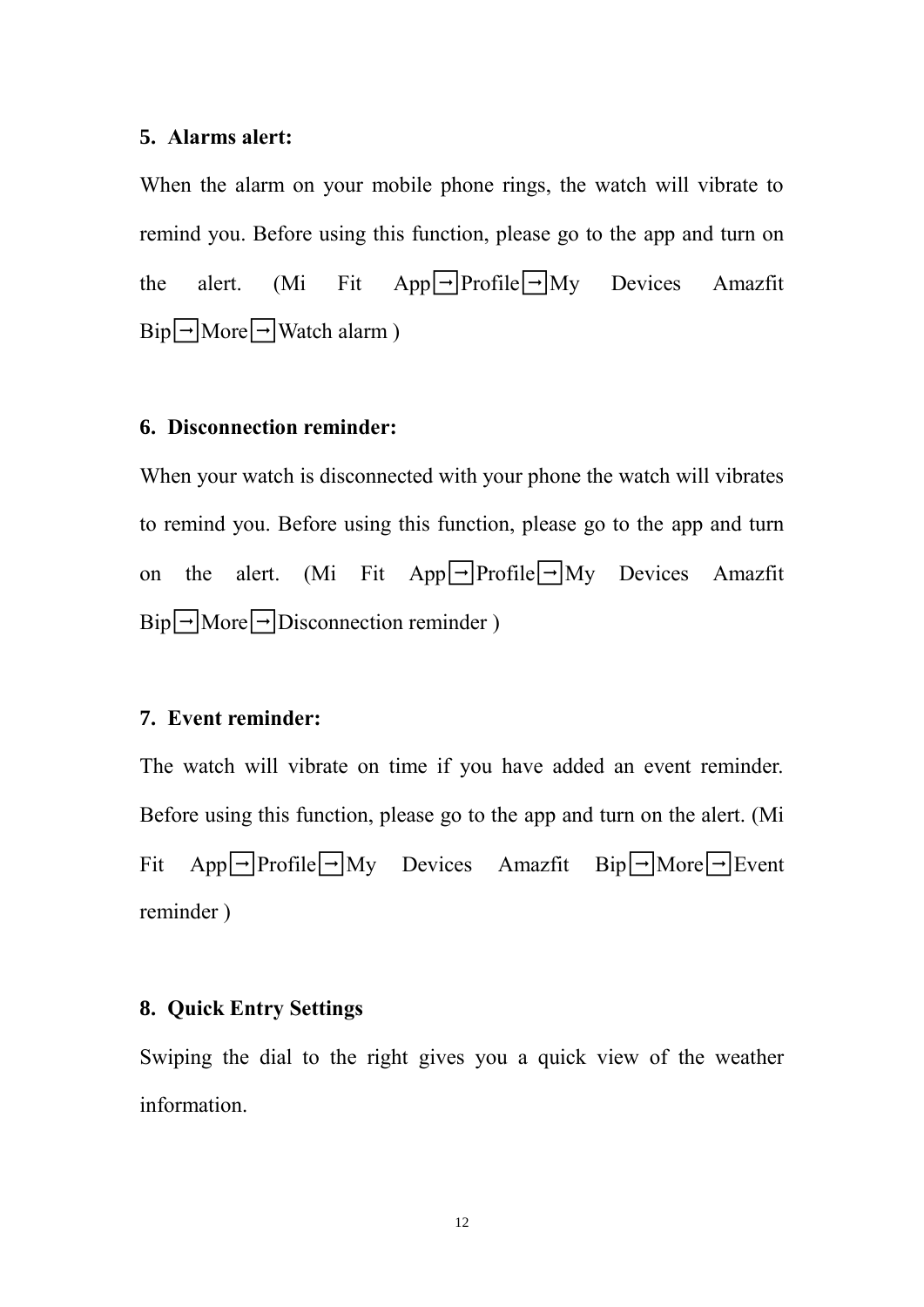## <span id="page-14-0"></span>**Activity Tracking**

#### <span id="page-14-1"></span>**1. Starting Activity**

There are two ways to start an Activity:

- ⚫ From the home screen of the watch, swipe left till you find Activity.
- Long press the physical button to quick start an Activity set up already in watch Settings.

Amazfit Bip supports outdoor running, treadmill, cycling and walking.

Before you start an activity, please check if the storage space on the watch is enough. If it is not enough, the previously unsynchronized activity data may be covered during the activity. To ensure that the data will not be covered, it is recommended to connect and sync the data as soon as you finish the activity.

For these sports modes like outdoor running, cycling and walking, which need to enable GPS positioning, you can start the activity after the GPS getting location successfully.

#### <span id="page-14-2"></span>**2. Activity Initiated**

If the GPS option is initiated and started, the watch will offer a three-second countdown before tracking begins.

#### <span id="page-14-3"></span>**3. Alerts during Activity**

From the home screen of the watch, swipe left to access "Activity" $\left| \rightarrow \right|$ "Activity settings". Tap "Activity settings" to set "Auto pause", "Heart rate alert", "Pace alert", and "Distance alert".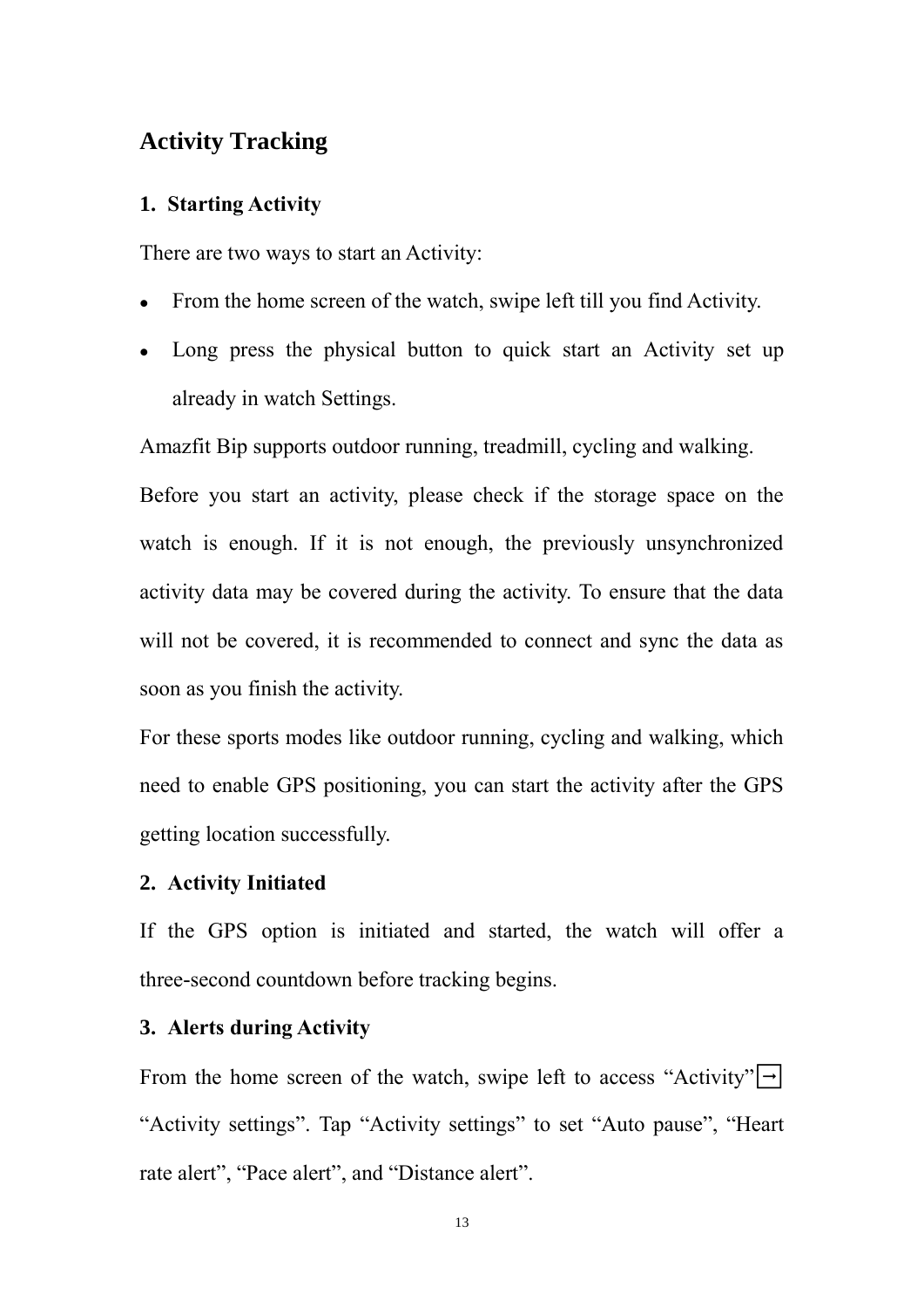**Heart rate alert:** You can set a value to make the watch alert you when your heart rate jumps above the value you set.



- **Pace alert:** You can set a target pace to make the watch alert you when your pace is below the target pace.
- ⚫ **Distance alert**: You can set the desired distance to alert you. (eg: The watch will vibrate when you reach every 2 mile/km)
- ⚫ **Insufficient space alert**: The watch will vibrate to remind you whether to continue the activity when there is insufficient space. If you click "Continue", the unsynchronized data will be covered. If you click "End", you will end this activity.
- ⚫ **Space exhaust alert**: If you run out of space during the activity, you will be also alerted by vibration. And the watch will automatically save this activity record for you.
- ⚫ **GPS status change alert**: When you choose an outdoor activity, it will vibrate to alert you after GPS is successful positioned.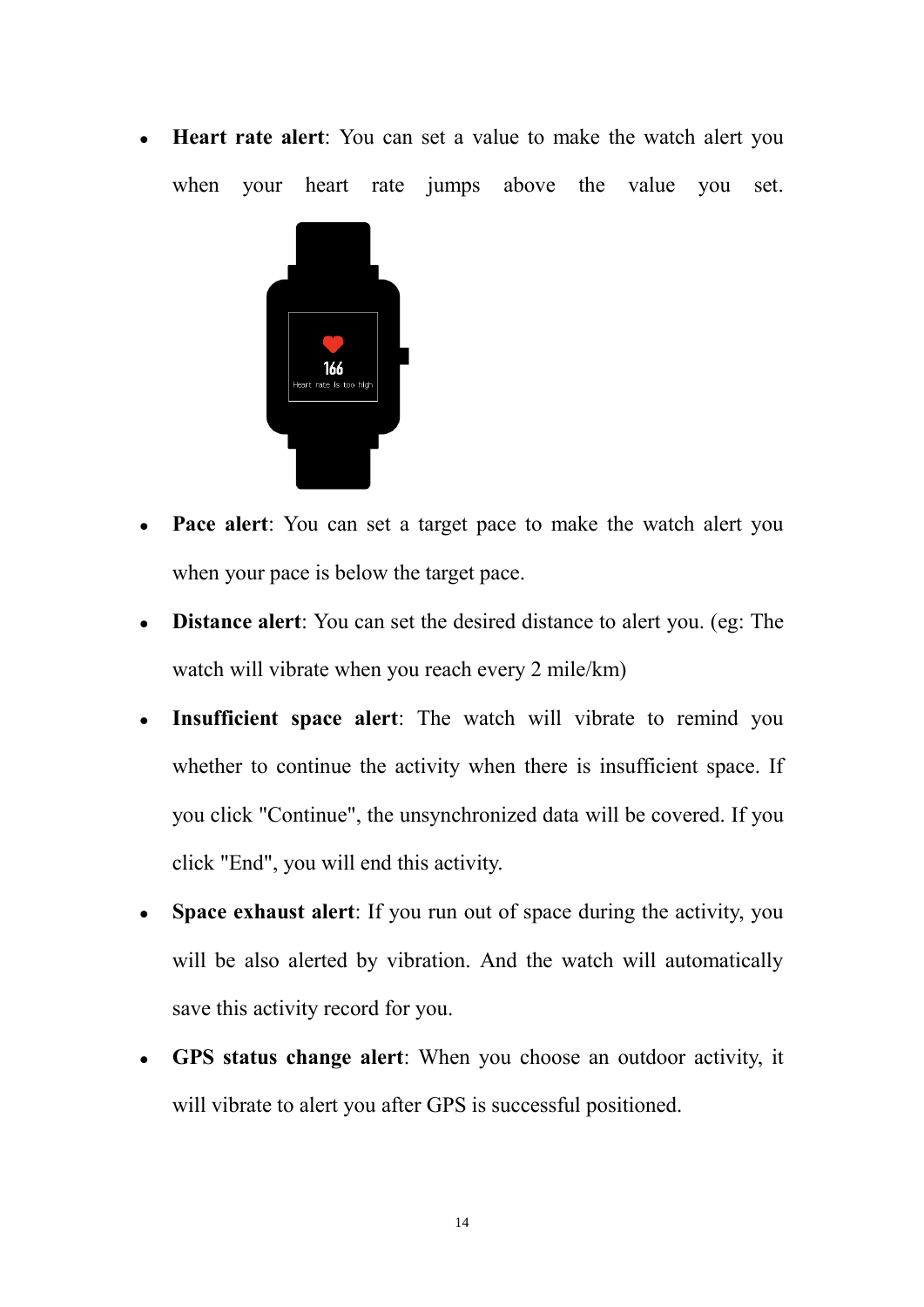#### <span id="page-16-0"></span>**4. Basic approach during Activity**

On activity interface, long press the key to pause the activity; short press the key to switch the screen. You can also switch the screen by swiping up or down manually.



## <span id="page-16-1"></span>**5. Suspending/Continuing/Ending Activity**

Press and hold the physical button to pause the activity. The paused interface is displayed. And you can tap "Continue" to resume or tap "End" to stop.

Note: If you ran less than 50 meters, watch will prompt you that "distance is too short to save".

#### <span id="page-16-2"></span>**6. Viewing Activity History**

You can view the activity history from both your watch and app.

1) Watch

From the home screen of the watch, swipe left to access "Activity" $\boxed{\rightarrow}$ "Activity history". If there is an unsynchronized activity record, you can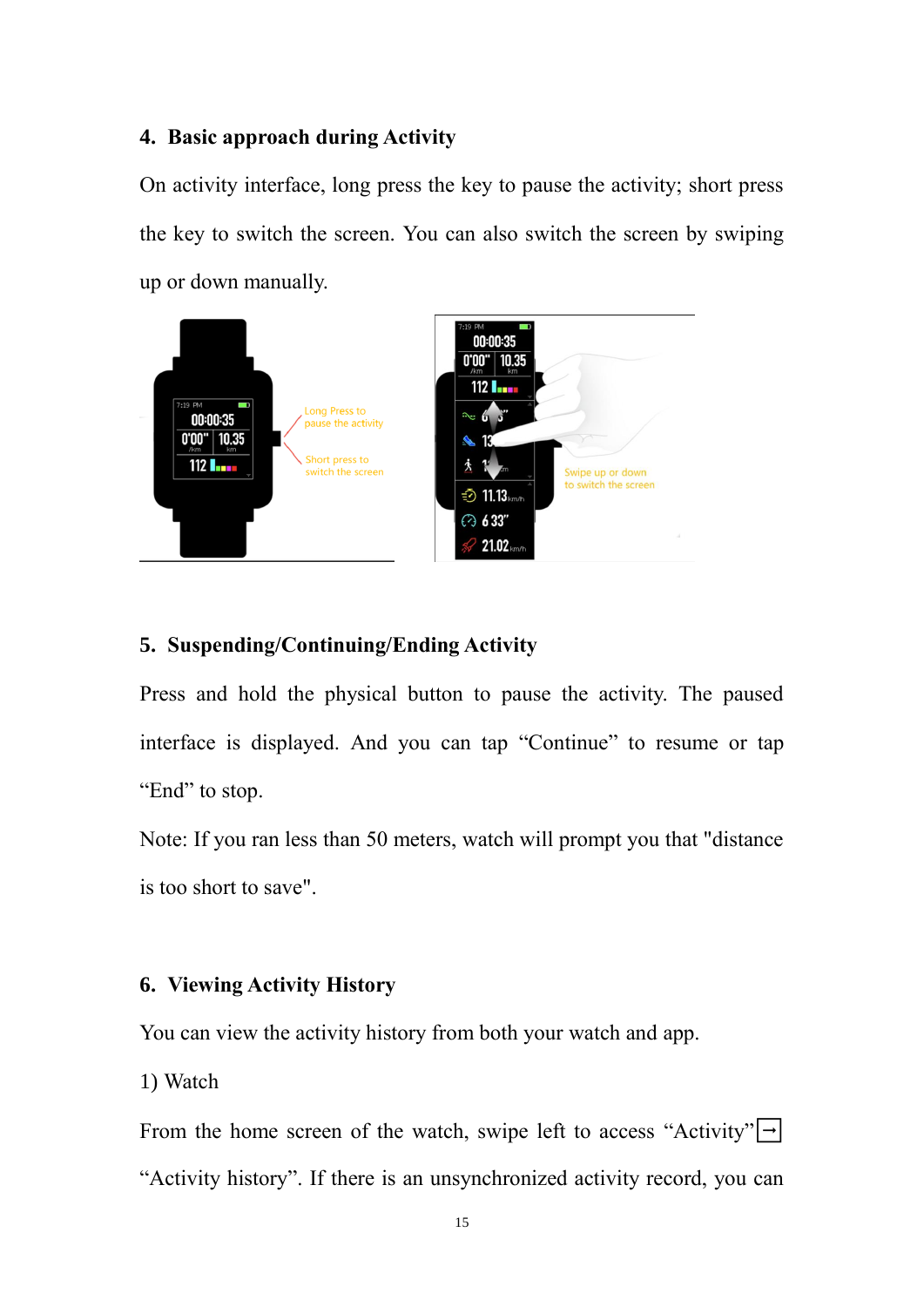see an unsynchronized icon on the right side of the list column. After the data is synchronized successfully in the app, that icon will no longer be displayed. Click on an activity record to see the detailed data.

2) Mi Fit App

Please open App $\boxed{\rightarrow}$  Click "Activity" right below the app home page to view all activity records that are synchronized from the watch.

#### <span id="page-17-0"></span>**7. Deleting Activity History**

From the home screen of the watch, swipe left to access "Activity" $\rightarrow$ "Activity history" $\boxed{\rightarrow}$  Swipe up till you see "Delete".

Note: Please make sure this activity is synchronized with app before you delete it. And if you also want to delete this activity record from app, you need to delete it manually on the app.

#### <span id="page-17-1"></span>**8. Activity Settings**

From the home screen of the watch, swipe left to access "Activity" $\boxed{\rightarrow}$ "Activity settings". Tap "Activity settings" to set "Auto pause", "Heart rate alert", "Pace alert", and "Distance alert". And after the alert is activated, the corresponding reminder will be performed during the activity.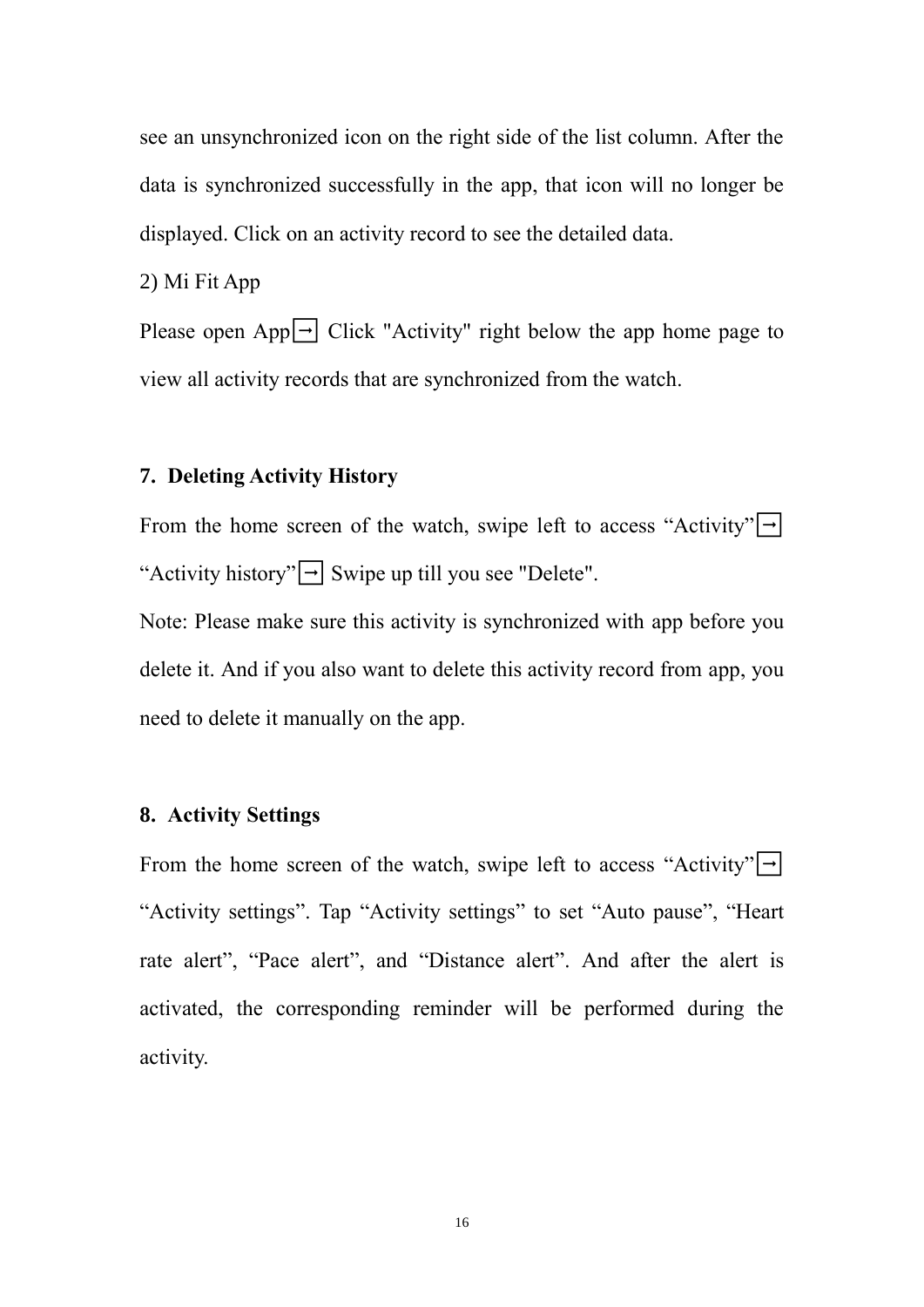#### <span id="page-18-0"></span>**9. GPS and A-GPS**

Tap outdoor running, watch will automatically initiate the search for a GPS signal but you can skip this step at that moment by clicking on the "Skip" button, however it will still search GPS during your activity.

1) If the GPS option is initiated and started, the watch will offer a three-second countdown before tracking begins. You can long press the physical button to "pause" and tap "continue" to continue or tap "end" to stop.

2) After you finish and sync, you can view the GPS route and details in the watch and Mi Fit App.

3) GPS signal is better in an open space. After getting location successfully, you can start the activity. If you are in a crowd, please raise your arm to your chest, which can speed up the GPS positioning.

Assisted GPS (A-GPS) is a system allowing global positioning system (GPS) receivers to obtain information from network resources to assist in satellite location. An A-GPS system is especially useful when the receiver is in a location where it is difficult for the satellite signals to penetrate.

AGPS will help your watch find your precise position quickly and improve accuracy. The A-GPS data updates once a day. The latest A-GPS data is automatically updated each time you sync it with Mi Fit App.

Note: If watch hasn't sync with your Mi Fit App for 7 days, A-GPS data will expire. The positioning speed may be affected when AGPS expires

17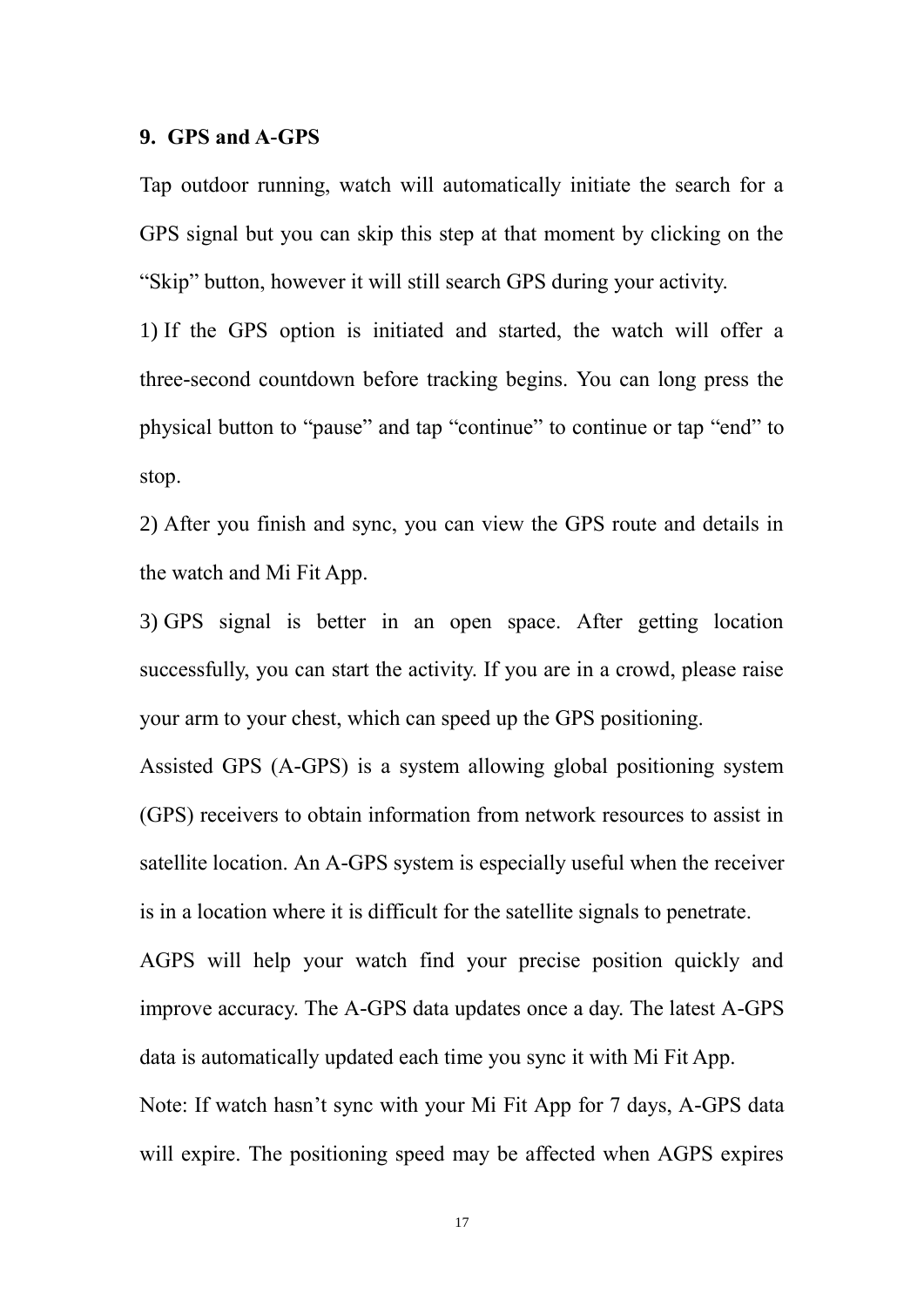and watch will remind you to update when you start an activity.

#### <span id="page-19-0"></span>**10.Heart Rate Zone**

During activity, the watch calculates your heart rate zone based on your personal information. The heart rate zone will help you determine the effect and intensity of the activity. The current heart rate zone will be displayed next to the heart rate on the watch. After the activity is finished, you can view the duration in each heart rate zone from "Details" page of Activity history on the app.

There are six zones (Relaxed, Light, Weight, Aerobic, Anaerobic, and VO2 max) by default, which are calculated based on the estimated maximum heart rate. And the watch calculates the maximum heart rate using the commonly used "220 minus age" formula.

#### <span id="page-19-1"></span>**Maintenance**

Amazfit Bip is water-resistant, but NOT waterproof.

- Please clean the watch and strap periodically with clean water and then use a dry soft cloth to dry up the watch.
- Please DO NOT use shampoo, soaps and other chemicals to wipe the dirt in avoidance of irritating skin or corrosion of the watch.
- ⚫ Please wipe your wrist and watch with a dry cloth or tissue after workout. Sweat may interfere and cause inaccuracy.